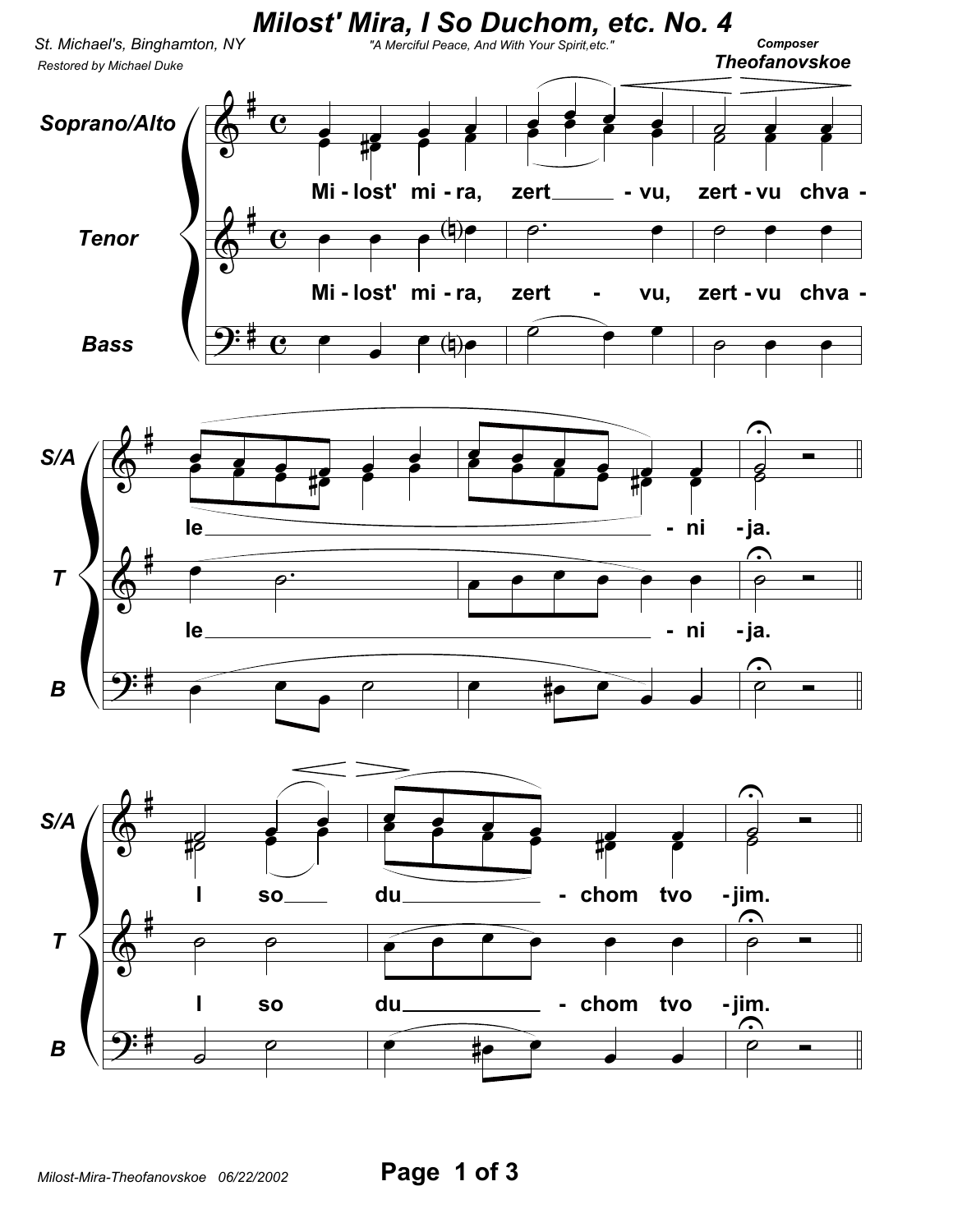





Milost-Mira-Theofanovskoe 06/22/2002

Page 2 of 3